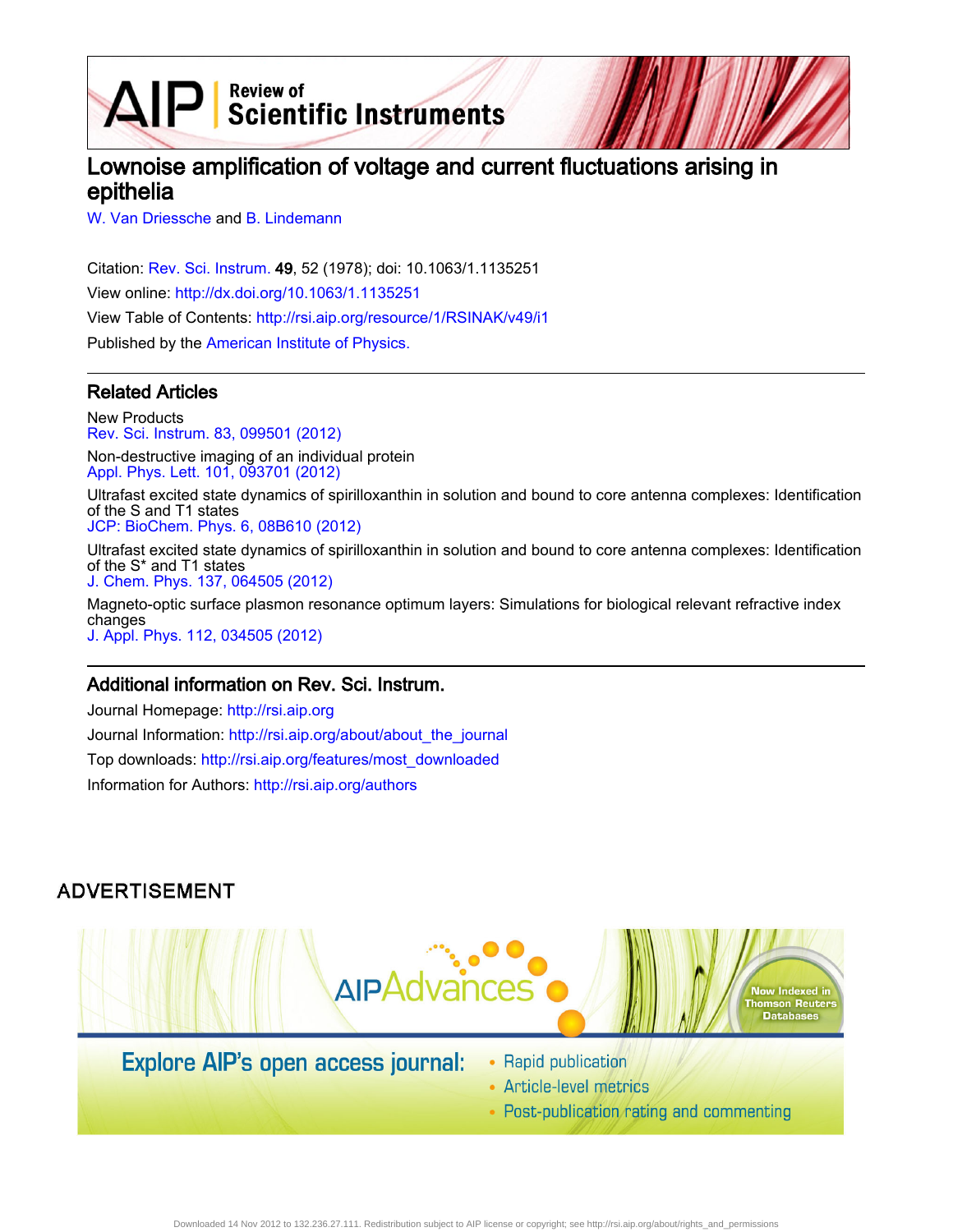# **Low-noise amplification of voltage and current fluctuations arising in epithelia**

#### W. Van Driessche

*Laboratorium voor Fysiologie. Universiteit te Leuven. Belgium* 

#### B. Lindemann

*Abteilung fur Membranforschung an Epithelien. Second Department of Physiology. D6650 Homburg. West Germany*  (Received 18 May 1977; in final form, 22 August 1977)

Two low-noise differential input amplifiers designed for voltage and current fluctuation measurements in epithelia are described. The first one uses a matched pair of low-noise transistors and is particularly suited for low-frequency current and voltage noise measurements in frog skin and other preparations with impedances below 1  $k\Omega$ . The second one is designed around a matched pair of JFETs and can also be used for higher source impedance. Performance is demonstrated with  $Na<sup>+</sup>$  current power density spectra obtained from frog skin with the transistor-input stage.

#### **I. INTRODUCTION**

The statistical analysis of random current or voltage fluctuations, which arise in biological membranes, has become a powerful tool for the in vestigation of ion transport mechanisms. Current fluctuations recorded under voltage clamp conditions are directly proportional to the conductance fluctuations of the membrane and yield information about the number of channels, the single channel conductance, and the mean lifetime of channel states. In this case a constant voltage can be applied across the membrane to study the voltage dependence of these parameters. The interpretation of the voltage noise recorded under current clamp conditions is somewhat more difficult because it requires knowledge of the impedance of the membrane in the frequency range used. In both cases suitable low-noise amplifiers must be employed. The design of these amplifiers must aim to minimize current and voltage fluctuations arising in the input stages and will depend (a) on the membrane and electrode impedances used, and (b) on the frequency range to be investigated.

In epithelia current and voltage fluctuation measurements<sup> $1-3$ </sup> have shown that the relaxation times of the membrane processes involved are rather long (0.02- 2 s). The spectral analysis in the corresponding frequency range (0.01-100 Hz) thus requires special properties of the amplifiers used. Very few data on the noise characteristics of amplifiers, transistors, and JFETs in this frequency range are found in the literature. For work with epithelial preparations of low impedance we developed a four-electrode voltage clamp circuit suitable for recording low-frequency current noise. A special problem was posed by the differential input stage of the feedback circuit. The commercially available differential amplifiers were found to have too much input noise to be used for this purpose. For this application we had to design the input stages with

improved low-frequency-noise performance, which are described below.

## II. **NOISE SOURCES IN A FOUR-ELECTRODE VOLTAGE CLAMP CIRCUIT**

Voltage clamps are feedback circuits which vary the current flow through biological membranes such that the membrane voltage remains close to the desired value. The recorded signal is the feedback current (transmembrane current). The circuit used by us for this



FIG. I. Basic layout of a four electrode voltage clamp circuit. The equivalent input noise sources of the differential amplifier (DA) are represented by  $i_n$  and  $e_n$ . The membrane is represented by an equivalent *RC* network  $(R_m$  and  $C_m$ ) of resting potential  $V_0$  in parallel to the current noise source to be investigated  $(i<sub>s</sub>)$ . The resistances of the potential and current electrodes are  $R<sub>V</sub>$  and  $R<sub>I</sub>$ , respectively. Their thermal noise voltages are  $e<sub>tv</sub>$  and  $e<sub>u</sub>$ . Current is recorded with the operational amplifier (AD504M) used as a current to voltage converter. Thermal noise of the feedback resistor  $(R_i)$  is  $e_{if}$ , while *ec* and *ic* designate the intrinsic voltage and current noise at the input stage of this amplifier.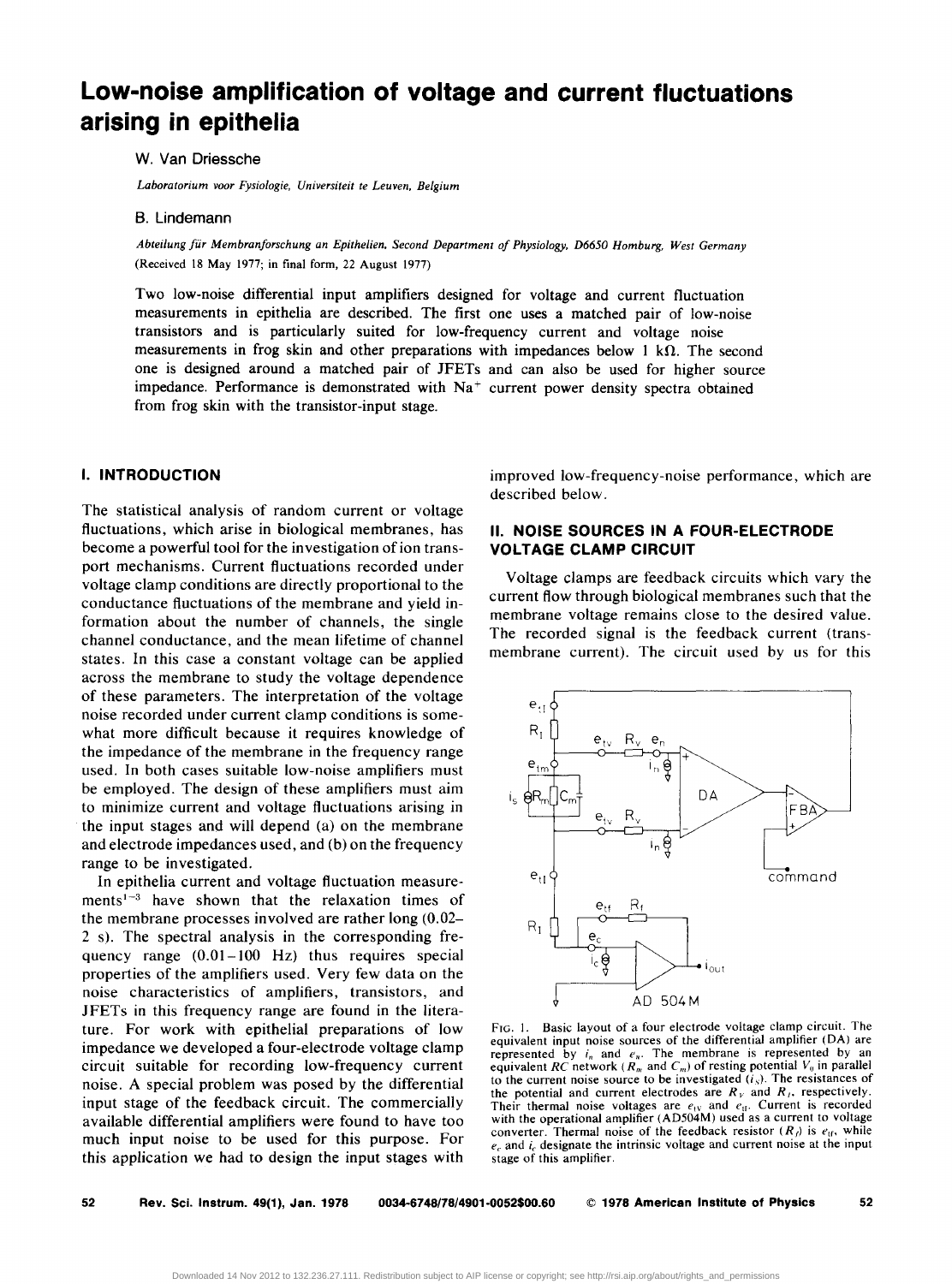purpose is shown in Fig. 1. The membrane under investigation is represented by a membrane resistance  $(R_m)$ and a capacitance  $(C_m)$  in parallel to a high-impedance current noise source. The excess noise  $i<sub>s</sub>(t)$ , which depends on the membrane voltage and ion activities, is to be measured. It is usually contaminated with the instrumental noise described below.

Instrumental noise in the output of the current amplifier originates (a) from the input stage of the current amplifier itself, (b) from thermal noise in current and voltage electrodes, and (c) from the input stage of the differential voltage amplifier (DA). In our application noise source (c) is of major importance. The input transistors of the DA cause the output voltage of this amplifier to fluctuate. These fluctuations are clamped to zero by the FBA and result in a current noise signal through the current amplifier.

As shown in Fig. 1, the noise generation of the DA can be represented by one equivalent voltage noise source  $[e_n(t)]$  in series with one of the inputs, and one equivalent current noise source  $[i_n(t)]$  in parallel to each input of the differential amplifier. 4 The thermal voltage noise source of the voltage and current electrodes (resistance  $R<sub>V</sub>$  and  $R<sub>I</sub>$ ) are represented by  $e<sub>tv</sub>(t)$  and  $e<sub>u</sub>(t)$ , the thermal noise voltage of  $R_m$  by  $e_{tm}(t)$ . The resulting equivalent input noise voltage  $e_T(t)$  seen by the differential amplifier under open loop conditions can be computed as a mean square value  $E_T^2 = \overline{e_T^2}$ , which is the sum of the mean square values of the individual sources if these sources are uncorrelated.<sup>4</sup> Throughout this paper mean square values refer to a bandwidth of 1 Hz. In this case we obtain

$$
E_T^2 = \overline{e_{\text{tm}}^2} + 2\overline{e_{\text{tv}}^2} + \overline{e_n^2} + \overline{i_n^2}(R_{s1}^2 + R_{s2}^2), \qquad (1)
$$

where

and

$$
Z_m = R_m/(1 + R_m^2 C_m^2 \omega^2)^{1/2}.
$$

 $R_{s1} = R_V + R_I + Z_m$ 

 $R_{s2} = R_V + R_I$ 

In Eq. (1) the first two terms can be computed from

$$
\overline{e_{\rm tm}^2} = 4kTR_m/(1 + R_m^2C_m^2\omega^2), \quad \overline{e_{\rm tv}^2} = 4kTR_v,
$$

while  $e_n^2$  must be determined experimentally by using zero source resistances  $(R<sub>s</sub>)$ , and  $\overline{i_n^2}$  by using large source resistances at the input of the DA.

When the feedback loop is closed with zero command voltage, the sum of the equivalent noise voltage  $e_T(t)$  and the fluctuating membrane voltage is clamped to zero by current flow through  $Z_m$ . The resulting instrumental noise current which originates in the voltage electrodes and the DA-input stage, as seen by the input of the

current amplifier, has the mean square value  
\n
$$
\overline{i_x^2} = \frac{E_T^2 - \overline{e_{\text{tm}}^2}}{Z_m^2}
$$
\n
$$
= \frac{\overline{2e_{\text{tv}}^2 + e_n^2} + \overline{i_n^2}[(R_V + R_I + Z_m)^2 + (R_V + R_I)^2]}{Z_m^2}.
$$
\n(2)

Consequently, the current noise resulting from  $E_T$ depends strongly on the membrane impedance. Due to the capacitance of the membrane preparation the impedance becomes smaller at higher frequencies, resulting in a larger current noise signal. In the numerator of Eq. (2) the contribution of the current noise  $(i_n)$  of the DA to  $\overline{iy^2}$  consists of two terms. Both depend on electrode resistances but only one on the membrane impedance. It is clear, therefore, that the  $i_n$ -dependent terms will drop to the limiting value  $\overline{t_n^2}$  when the electrode resistances are made very small with respect to  $Z_m$ . In most practical cases  $\overline{i_n^2}$  is negligible so that the signal-to-noise ratio, defined as  $S/N = i_s^2/i_s^2$ , will be independent of the current noise of the input stage. In this case the choice of the input amplifier must only be done on the basis of the voltage noise characteristics, such that JFETs as well as bipolar transistors, which have more current noise but less voltage noise, can be used for the input stage.

In a frog skin preparation of 3 cm2 the lower limit of the dc membrane resistance is of the order of 500  $\Omega$ . The impedance of the voltage and current electrodes is of the order of 1 k $\Omega$ . For a commercially available lownoise amplifier such as the AD606L (Analog Devices)  $e_n = 18$  nV/Hz<sup>1/2</sup> and  $i_n = 2$  pA/Hz<sup>1/2</sup> at 10 Hz. From these data we calculate  $i<sub>N</sub> = 39$  pA/Hz<sup>1/2</sup>. Noise measurements in frog skin have shown (Sec. 5), that the current fluctuations in this preparation are of the same order of magnitude at the above mentioned frequency. In order to be able to investigate these current fluctuations, an input stage for the DA with a lower voltage noise has to be designed. However, the signal-to-noise ratio can be improved by using smaller areas of the membrane preparation. Due to the fact that  $Z_m$  is inversely proportional to the membrane area (A) the contribution of the voltage noise dependent terms  $\overline{e_{iv}^2}$ and  $\overline{e_n^2}$  in Eq. (2) is proportional to  $A^2$ . As discussed before, the influence of the  $i_n$ -dependent terms will become negligible when  $Z_m$  increases in consequence of the reduction of *A* to a sufficient small value.  $R_i$  and  $R_i$ are supposed to be constant. Consequently, in the range of small membrane areas  $i<sub>N</sub><sup>2</sup>$  will become proportional to  $A<sup>2</sup>$ . The investigated excess noise  $\overline{(i_s^2)}$  is linearly related to  $A<sup>5</sup>$  so that the signal-to-noise ratio becomes inversely proportional to *A.* However, in order to reduce edge damage of our preparation we used relatively large membrane areas. <sup>6</sup>

Noise introduced by the current amplifier itself was extensively discussed by Poussart.<sup>7</sup> Depending on the impedance of the membrane preparation the proper operational amplifier and the optimal feedback resistance  $(R_f)$  have to be selected. For low-impedance preparations like frog skin the contribution of  $i<sub>c</sub>$  is small so that the amplifier with the smallest  $e_c$  is to be chosen and to be used with the largest allowable feedback resistance  $R_f$ . The maximum value of  $R_f$  is determined by the direct current through the amplifier which will bring the amplifier into saturation.

53 Rev. Sci. Instrum., Vol. 49, No.1, January 1978

Low-noise amplification 53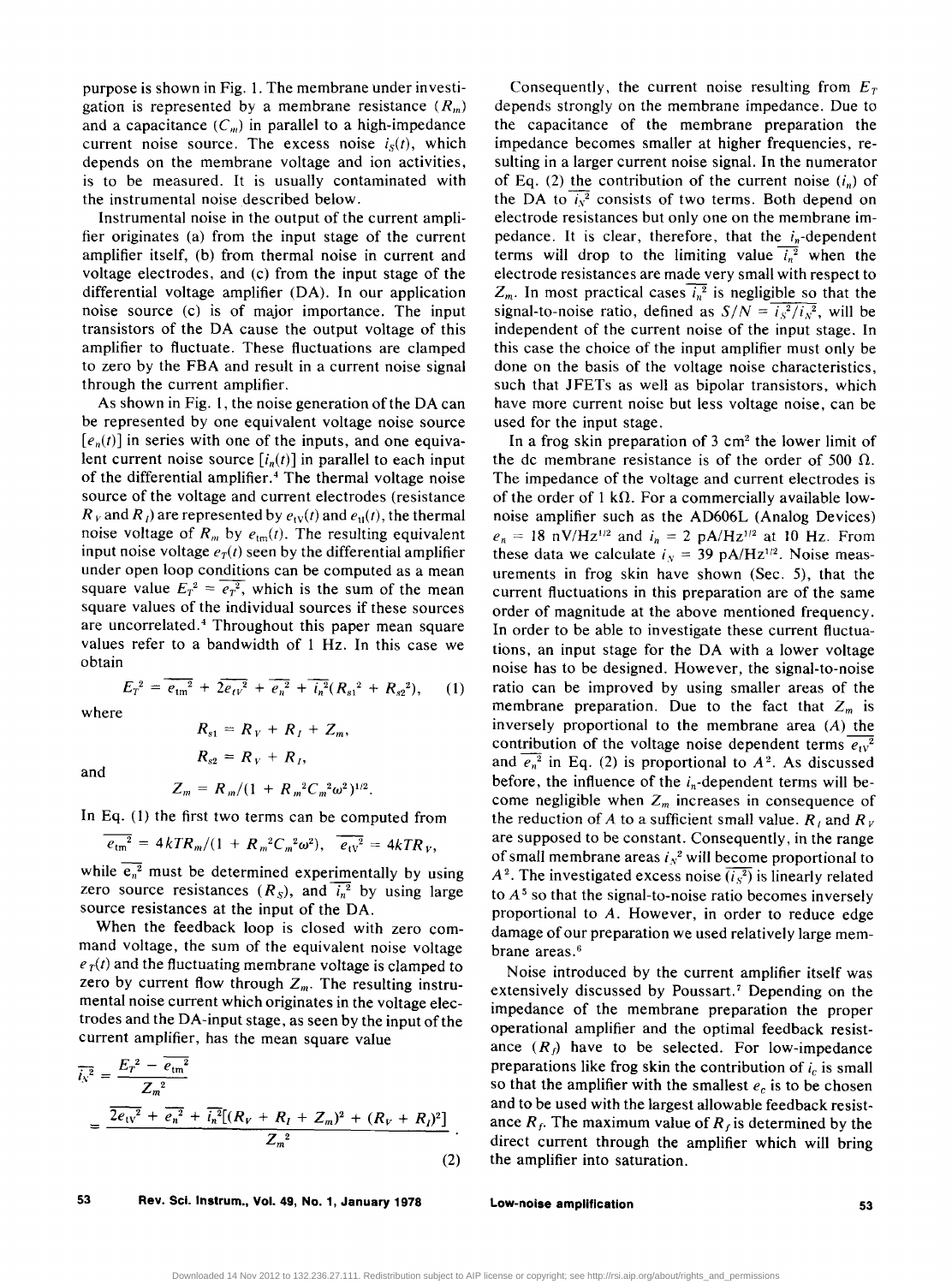

FIG. 2. (a) Differential amplifier with bipolar transistor input stage (TA). (b) Differential amplifier with JFET input stage (FA).

### **III. BIPOLAR TRANSISTOR AND JFET DIFFERENTIAL AMPLIFIER**

The transistor amplifier input stage (TA) shown in Fig. 2(A) was built around two matched low-noise transistors 2N4250 (National Semiconductors), the properties of which are extensively discussed in Ref. 4. A first selection of the transistors was done by comparing their noise characteristics at 10 Hz. A Quan-Tech Laboratories transistor noise analyser was used for this purpose. The collector current for which voltage noise was minimal  $(2 nV/Hz^{1/2})$  was found to be about 350  $\mu$ A. Under these circumstances current noise was about 3 *pA/HzI/2.* These results are in agreement with data discussed in Ref. 4. Two transistors with almost equal current amplification factors were selected.  $20 - k\Omega$  collector resistances were chosen in order to reduce the collector voltage to a value smaller than the common mode voltage of the amplifier in the second stage. The emitter resistance was omitted in order to obtain the best noise characteristics, although this limited the range of linear amplification to  $\pm 50$  mV. This range is sufficient in applications where the input voltage is clamped to zero by the feedback circuit. A third lownoise transistor (2N4250) was employed to supply the constant current of 700  $\mu$ A. The gain of the first stage was 170. Metal film resistors were used throughout. As amplifier in the second stage we used a low-noise FET

input operational amplifier (Analog Devices 52 K). The amplification of this stage, determined by the ratio of feedback to collector resistance. was set at 5.88. The small signal frequency response of the whole amplifier is flat from dc to 50 kHz. with a constant roll-off of 6 dB/oct. The dc gain is 1000, which limits the use of this amplifier to input signals of less than  $10 \text{ mV}$  in current clamp applications.

The JFET amplifier (FA) [Fig. 2(b)] was designed around a matched pair of n-channel JFETs (Texas Instruments, 2N6451). The voltage noise of the JFETs was checked with the Quan-Tech Laboratories transistor noise analyser and was found to be smaller than  $5 \frac{nv}{1}$  $Hz^{1/2}$  at 10 Hz, which is very close to the voltage noise of low-noise bipolar transistors. Current noise was less than 1.0 fA. Optimal noise performances were obtained for a drain-source current close to the  $I_{\text{DSS}}$ , which was about 5 mA. A matched pair of JFETs was selected from a series of 10 specimens. For a constant current source we used a low-noise npn transistor (BC547). The gain of the JFET stage was set to 23 and that of the operational amplifier (AD504M) used as differential amplifier was set to 4.35 to obtain an overall gain of 100. The linear range of the input stage is  $\pm 300$  mV within 1%. As a consequence of the overall gain of 100 the input signal has to be limited to  $\pm 100$  mV. Both input amplifiers (and all other amplifiers shown in Fig. I) are powered by  $\pm$  15-V batteries. To minimize thermal drift, the input transistors were thermally coupled with a piece of copper and the complete input stage was encapsulated with Eccosil 2CN (Emerson & Cuming).

## IV. **VOLTAGE NOISE PERFORMANCE OF THE AMPLIFIERS**

Voltage fluctuations arising in the input stages of TA and FA were recorded under open circuit conditions while both inputs were connected to ground with equal metal film resistors  $(R<sub>S</sub>)$ . Results were compared with those of the commercially available PAR 113 amplifiers (Princeton Applied Research Corporation). The output signal of the amplifier under investigation was amplified further with a low-noise ac amplifier, to which it was coupled with a simple RC network consisting of a polystyrene capacitor of 150  $\mu$ F and a metal film resistor of 200 k $\Omega$ . The first stage of this amplifier consisted of an operational amplifier (52 K, Analog Devices) used as a follower with a gain of 10. Two additional low-noise operational amplifiers (AD504M, Analog Devices) were used to attain an overall amplification of 1000. Observations of the noise signal for relatively long periods (1 h) showed that the output signals of both input amplifiers were "popcorn"-free.

A Fourier analyzer system (HP5451A) was used to sample the data in blocks of 4096 words and to calculate the power density spectra. Two spectra of 2048 frequency lines each were combined to cover the frequency range from 0.01 to 1000 Hz. To prevent "aliasing" the signal was filtered with a 72 dB/oct low-pass Butter-

low-noise amplification 54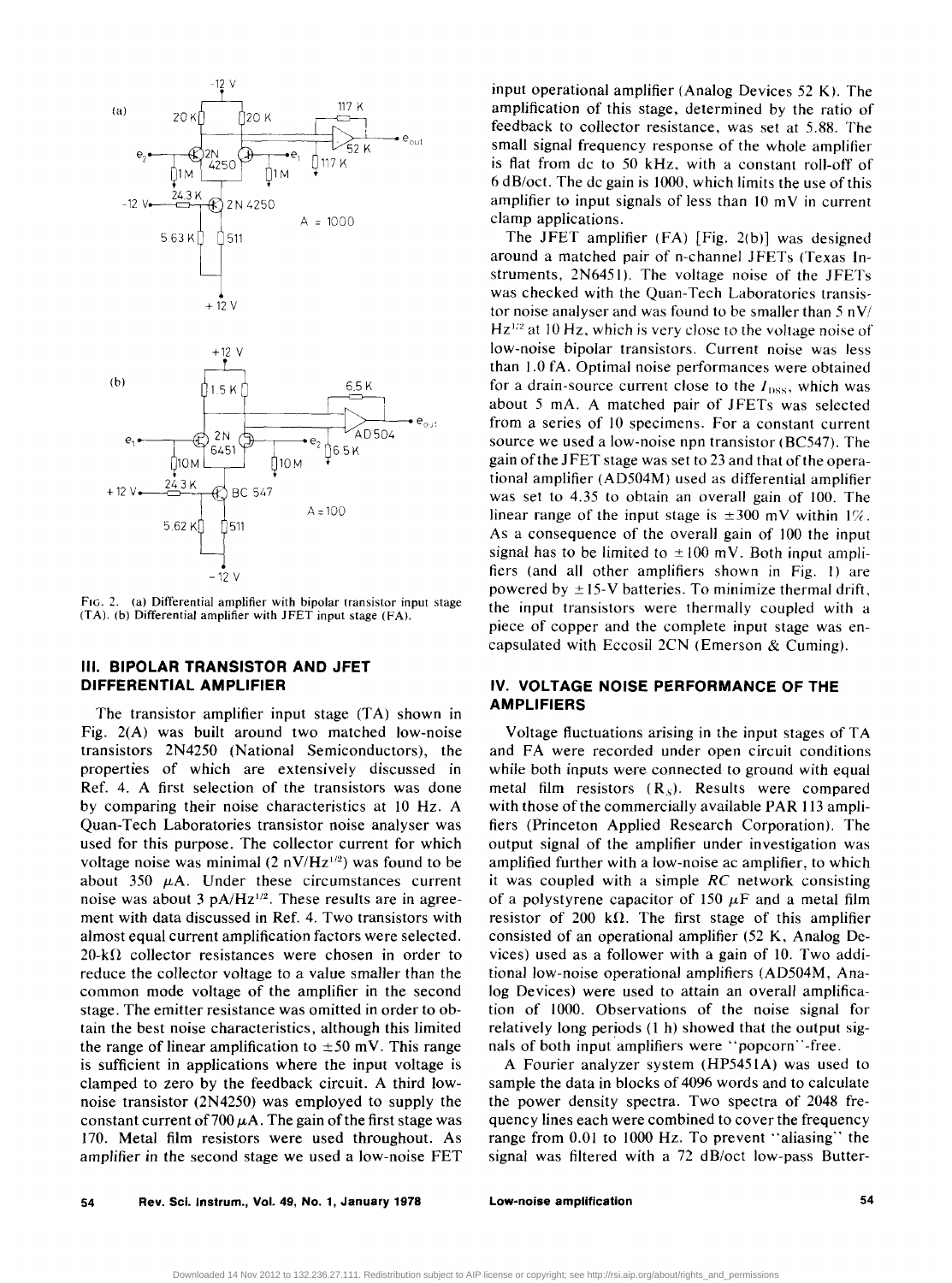

FIG, 3. Power density spectra of voltage noise arising in (a) the commercially available PAR 113 amplifier, (b) the transistor amplifier, and (c) the JFET amplifier. Both inputs of the amplifiers were connected to ground with a source resistance *R,* as drawn in the top of the figure. Thermal noise levels were calculated for *2R,* and are indicated by the dashed lines. For all three amplifiers, the power density has approximately a  $1/f$ -dependence in the lower frequency range, which reflects the frequency dependence of  $e_n$ .<sup>4</sup>

worth filter. The cutoff frequency was set at 80% of the folding frequency. The final spectra represent an average of 40 data blocks and were recorded in log -log scale with an  $X - Y$  plotter. Calibration of power density was checked by analysing with the same procedure the Gaussian output of a pseudo-random noise generator (Hewlett Packard 3772A).

Results of the voltage noise measurements obtained with the three amplifiers are shown in Fig. 3. It can be seen that the power density spectra at low frequencies are of the 1/f-type. With negligible source resistance  $(R_s = 0)$ ,  $e_n$  will determine the amplifier noise [see Eq. (1)]. In this case we find  $\overline{e_n}^2$  to be significantly smaller for the transistor amplifier (TA) below 10 Hz than for the PAR and FET amplifier. For example, at at 0.01 Hz,  $\overline{e_n^2}$  is about 10<sup>-15</sup> V<sup>2</sup>/Hz for the TA, 1.3  $\times$  10<sup>-14</sup> V<sup>2</sup>/Hz for the FA, and 7  $\times$  10<sup>-13</sup> V<sup>2</sup>/Hz for the PAR amplifier. In the frequency range above 10 Hz the difference becomes smaller. While at 1 kHz,  $\overline{e_n^2}$  of the FA is found to be even smaller than that of the TA,  $e_n^2$  of the PAR amplifier is still five times larger than  $\overline{e_n}^2$  of the TA. Thus the low-frequency  $1/f$  voltage noise of the TA is considerably smaller than that of the FA and the PAR amplifier, while at higher frequencies the lowest voltage noise is generated by the FA.

According to Eq. (1) the spectra recorded with large source resistances  $(R_s)$  permit us to estimate the contribution of the input current noise  $(i_n)$ . Figure 3 show that in the higher frequency range the recorded noise power for the FA and the PAR amplifier is at  $R_s > 0$  only slightly larger than the calculated thermal noise for *2Rs•* In the lower frequency range the power density shows the 1/f dependence of  $\overline{e_n^2}$ . This indicates that the contribution of  $i_n$  of these amplifiers can be neglected in the range of the source resistances investigated. In contrast,

in the TA the contribution of the current noise is considerable. Here the recorded noise levels clearly exceed the calculated thermal noise in the higher frequency range and  $\overline{e_n^2}$  in the lower frequency range.

'We conclude that for low-frequency voltage noise measurements with low-impedance preparations the transistor amplifier is to be preferred, while for source resistances larger than 1 k $\Omega$ , or for measurements in the frequency range above 10 Hz, the FET amplifier is better suited than the transistor amplifier. It is noteworthy that at source resistances above 1 k $\Omega$  the low-frequency noise of the FA is much smaller than that of the PAR 113, while the high-frequency noise is only slightly larger.

## V. **CURRENT NOISE RECORDED UNDER VOLTAGE CLAMP CONDITIONS**

For this application the TA and FA were used as input stages in the complete voltage clamp circuit depicted in Fig. 1. The biological membrane was replaced by a metal film resistor  $(R_m)$ . The resistances replacing the voltage electrodes were of 1 k $\Omega$  and those replacing the current electrodes of 500  $\Omega$ . Current noise was recorded with the current amplifier (AD504M, Fig. 1) and amplified further with the ac amplifier described in Sec. IY. Spectra were recorded for *Rm* values ranging from 332  $\Omega$  to 3.3 and 10  $\Omega$ . Figure 4 shows that below 1 Hz the power density drops toward higher frequencies by about one decade per decade of frequency, reflecting the frequency dependence of  $e_n$ . The current noise power increases with decreasing membrane resistance, as predicted by Eq', (2).

The influence of the current noise of the transistor input stage becomes clear by comparing the spectral density curves for TA and FA. For the smallest mem-

Low-noise amplification 55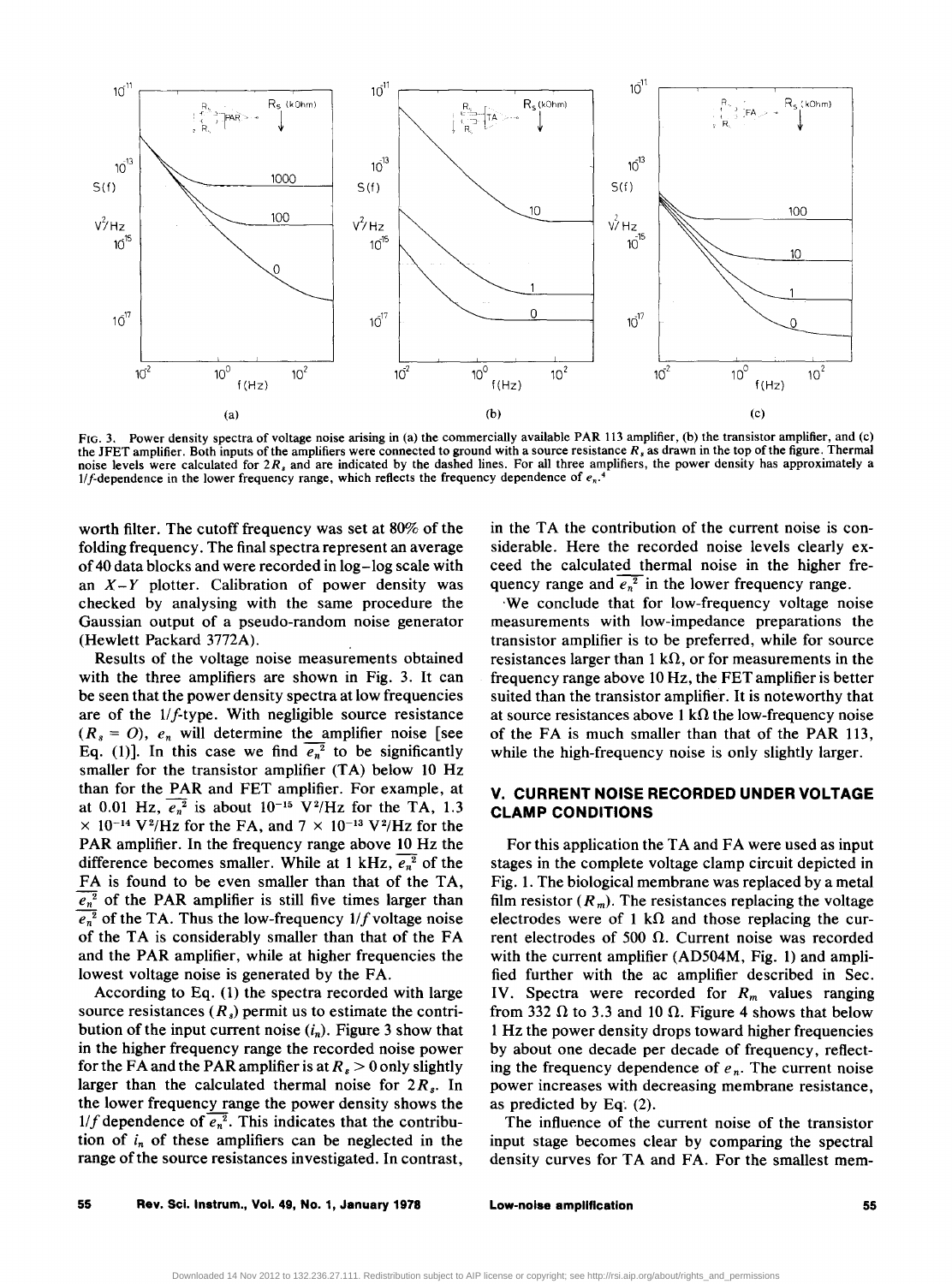

FIG. 4. Power density spectra of current fluctuations arising in the voltage clamp circuit. Input stages were (a) the transistor amplifier and (b) the JFET amplifier. Membrane and electrodes were replaced by a metal film resistor network drawn at the top of the figure. Noise spectra were recorded for  $3.32$  different membrane impedances  $(R_m)$ .

brane resistance ( $R_m = 332 \Omega$ ) the recorded spectral density of the TA is smaller in the lower frequency range and slightly larger in the higher frequency range than those of the FA. This observation is in accordance with the measurements of the voltage noise spectra (Fig. 3) for  $R_s = 0 \text{ k}\Omega$  discussed in the preceeding section. If the membrane resistance is increased to  $R_m = 3.32$  $k\Omega$  the recorded spectral densities for the TA become larger than those for the FA over the entire frequency



FIG. 5. Power density spectra of current noise in frog skin recorded with different sodium activities in the outer bathing solution:  $(Na)_{0}$  $= 60, 30, 12, 0 \text{m}$ . The dashed lines represent the amplifier noise (compare Fig. 4), recorded with  $R_m$  values equal to the dc resistance of the skin which was observed with the different (Na)<sub>0</sub> values.

56 Rev. Sci. Instrum., Vol. 49, No.1, January 1978

range. This makes both amplifiers equally well suited for an input stage of a voltage clamp circuit with relatively low electrode resistances and used to clamp preparations with a low resistance. However, Eq. (2) predicts that for larger electrode resistances the FA, which has a smaller  $i_n$ , will give better performance than the TA. Another advantage of the FA is that thanks to its larger range of linear amplification it permits clamping of the membrane potential to voltages of up to  $\pm 100$  mV.

### **VI. APPLICATION: SODIUM CURRENT FLUCTUATIONS IN FROG SKIN**

Measurements of current fluctuations in frog skin were done using the FA for the input stage. Isolated abdominal skin of *Rana esculenta* was used at room temperature. It was mounted in a Lucite chamber which left 3 cm2 exposed to the bathing solutions. The inner solution was K-sulfate Ringers, which can be expected to depolarize the inward facing membranes of the epithelium and to increase their conductance. Thus transepithelial resistance and potential were largely determined by the apical membrane of the *Stratum granulosum.* The outer bathing solution, too, contained as anions merely the impermeant sulfate. The spectra, shown in Fig. 5, were recorded with different sodium activities in the outer solution  $[(Na)<sub>0</sub> = 60, 30, 12, and]$  $0m/M$ ), sodium being replaced by potassium. The amplifier noise obtained with  $R<sub>m</sub>$  values equal to the dc resistance of the skin at different Na activities is drawn in the same figure with dashed lines. It can be seen that if Na is present in the outer solution the power densities obtained from the epithelium are well above those arising from the voltage clamp itself.

### **ACKNOWLEDGMENT**

We are grateful to G. Ganster and T. Hendrickx for their help with assembling the electronics. Our investi-

Low-noise amplification and the state of the state  $56$